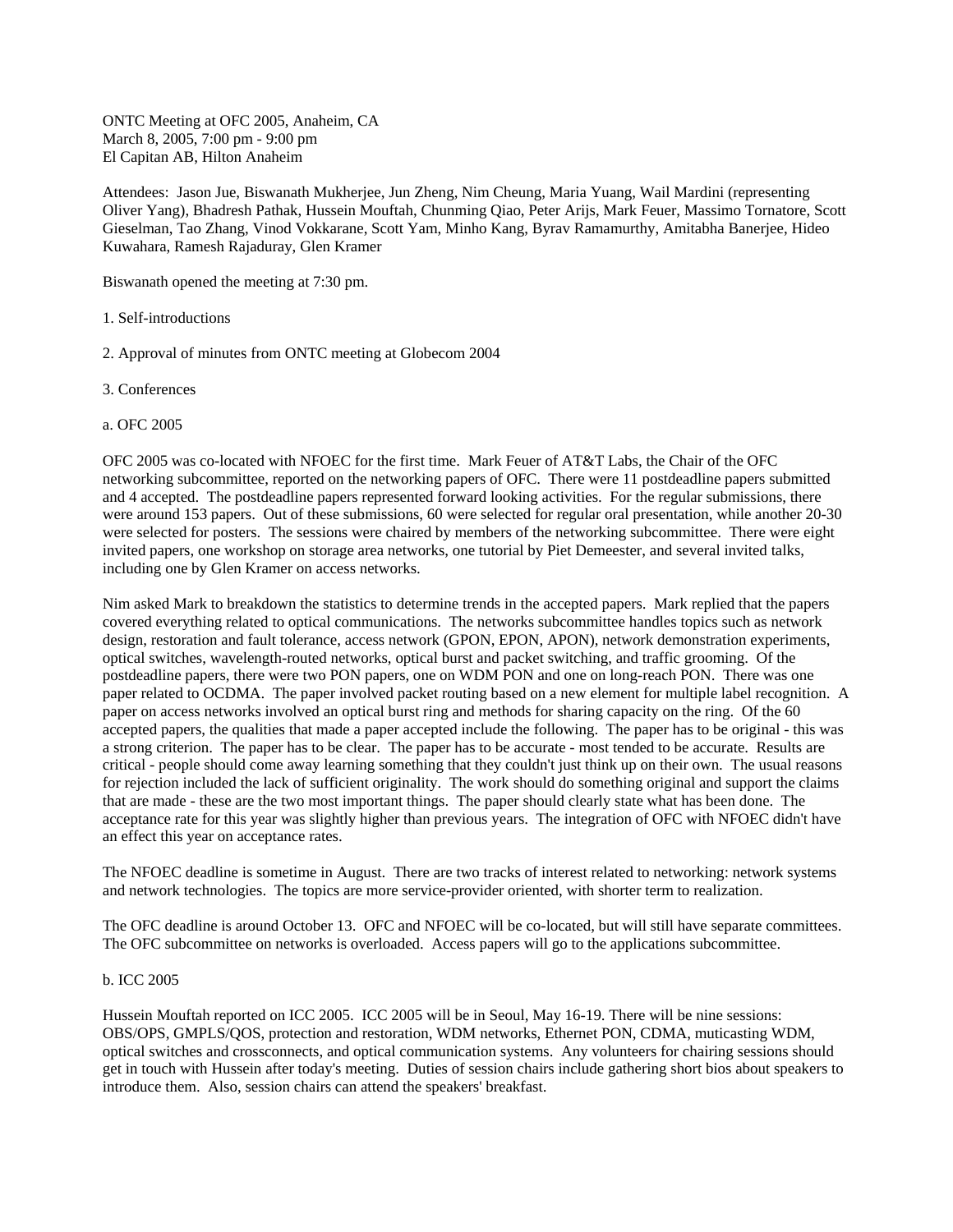### c. Globecom 2005

Jason reported on the Globecom 2005 Symposium on Photonic Technologies for Communications. The name of the symposium was decided by the Globecom Technical Program Chair. There were about 100 submissions to the symposium, which was on the low side. It was suggested that having other technical committees co-sponsor the symposium would have helped.

### d. OFC/NFOEC 2006

Biswanath reported on OFC/NFOEC 2006. Nominations are open for invited speakers, workshops, and tutorials. There is the possibility of a workshop on control plane architecture. This year about 80 people attended the workshop on SAN, which was held on Sunday. Next year a Monday workshop will be requested.

#### e. ICC 2006

ICC 2006 will be in Istanbul, Turkey in June. A symposium on Optical Systems and Networks is being sponsored by ONTC. The TAOS TC and CSR TC are also involved besides ONTC, which is the lead TC. The co-Chairs of the symposium are Piet Demeester, Byrav Ramamurthy, and Stefano Bregni. The vice-chair is Nasir Ghani. The call for papers will come out soon, with a deadline later in the summer.

## f. Globecom 2006

Globecom 2006 will be held in San Francisco. The technical program chair is Zhi Ding of UC Davis. He has proposed that each technical committee have its own symposium. The chairs for the optical symposium are Nasir Ghani and Maurice Gagnare. The strategy is to have the vice-chair take over as chair for the next symposium. The vice-chair will be Suresh Subramaniam. Chairs and vice-chairs are appointed. The ONTC officers discuss and consult with others on possible candidates. Typically, people who have been active in the community are selected.

#### g. ICC 2007

Tariq Durrani from Glasgow is TPC chair of ICC 2007. He has proposed eight symposia and has proposed which technical committees should lead or cosponsor each symposium. There is an optical networking symposium. ONTC, TAOS, and TCCC are the proposed cosponsors.

# 4. Best Paper Award

A Best Paper Award will be planned for all future ICC and Globecom symposia sponsored by ONTC. Hussein proposed a procedure for selecting the best paper. The procedure would be to choose the best three papers based on the highest review scores. A committee of three or five would be formed. The committee would include the chair and cochair of the symposium, as well as another member. Each member of the committee would read and review the three papers and select the best paper. The announcement of the best paper will be presented and an award will be given at the technical committee meeting at the conference. This procedure needs approval. The award will start with ICC 2005. The paper will be selected within the next few weeks. A certificate or plaque will be awarded. For the awardselection committee, if there is a conflict of interest, a person, such as the chair or co-chair of the symposium, can be excluded from the committee.

#### 5. Other Conferences

BroadNets 2005 will be held in Boston in October 2005. There will be three symposia. Byrav reported on BroadNets workshops. There will be seven workshops, four on optical. The call for papers will be out at the end of March. Workshops will be one or two days.

ECOC is a device-centric conference in Europe. There is some networking, but not as much as OFC. Ioannis is on the networking subcommittee. Piet Demeester is also involved in pushing for more networking at ECOC.